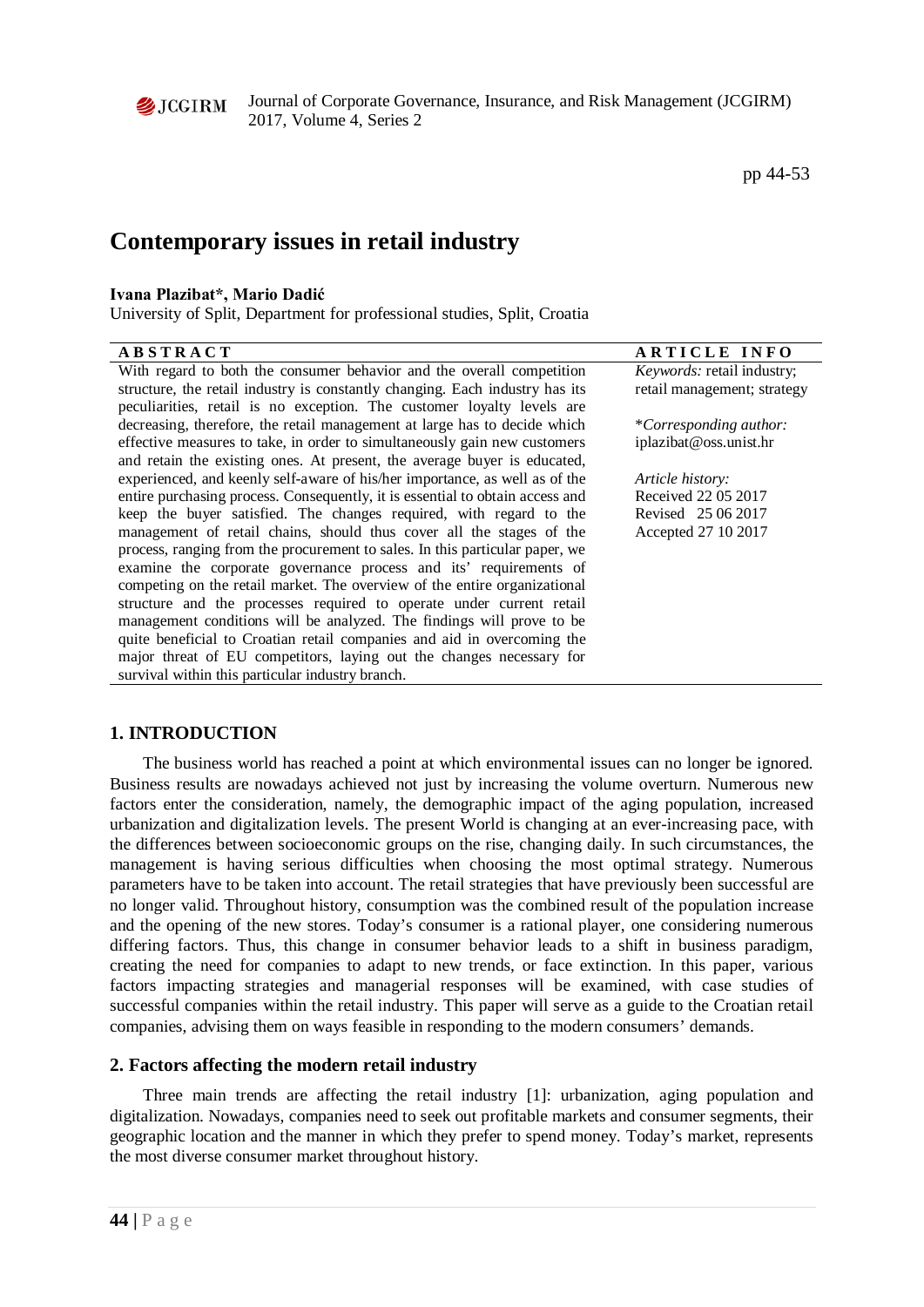#### **2.1. Urbanization**

According to the Business dictionary definition, the urbanization is the increase of the population dwelling in cities and towns, which stands in contrast to the rural areas. The increase in urbanization began during the industrial revolution, as workers migrated to the urban manufacturing hubs, in order to obtain jobs in factories; as agricultural jobs became less common. Urbanization is a process that, historically, parallels the increase in migration, economic development, aging of the populace and a decrease in fertility. This process was influenced by both social and economic factors. Urban life contributes to higher education levels, better overall healthcare and quality of life. However, because of it not being a controllable process, it also has several side effects, namely, a faster life pace, increased pollution and traffic, especially when the effects of unplanned urbanization are considered. Also, when compared to rural existence, the urban life has larger income discrepancies and socioeconomic mobility. Although the urban lifestyle offers many advantages, numerous urban residents live in poverty. In 2007, for the first time in history, the overall global urban population exceeded the rural one. Thereafter, the World populace remained predominantly urban. Over the past six decades, the planet has gone through a process of rapid urbanization. In the 1950, 70% of people worldwide resided in rural settlements. In the 2014, 54% of the global population was urban. The projection for 2050 is that the urbanization will continue unabated, with 34% of the people being rural and 66% being urban. In essence, this will reverse the mid-twentieth century rural-urban population distribution. [2]

|                                     | 1970-1985 | 1985-2000 | 2000-2015 | 2015-2030 |
|-------------------------------------|-----------|-----------|-----------|-----------|
| Per capita<br>consumption<br>growth | 45        | 47        | 58        | 75        |
| Population<br>growth                | 55        |           | 42        | 25        |

#### **Table 1. Contribution to global consumption growth (%)**

Source: World Bank; McKinsey Global Institute Cityscope; McKinsey Global Institute analysis, 2016

As is shown in Table 1, the consumption growth has been determined by the population growth. Nowadays, the trend is changing, as the year 2000 consumption per capita growth levels are overtaking the consumption growth. By the year 2030, the impact will be quite substantial, with the 75% per capita consumption growth [3]. Consumer growth is thus not based on solely the expanding populace. Nowadays, customers' needs, service and mind-set are paramount. Therefore, the companies need to respect the individualism of each customer. Global population growth rates are expected to decrease, however, the overall increase in consumption has to be taken into account when creating the business strategies and tactics.

By the year 2030, the consumers in large cities will account for 81% of the entire global consumption. However, they will still make about 50% of the overall populace, generating 91% of the World consumption growth during the 2015-2030 period. Global urban consumption is extraordinarily concentrated - just 32 cities are likely to generate 25% of the overall 23 trillion USD of urban consumption, with 100 cities responsible for 45% of the 2015-2030 growth rate [4].

Increased urbanization is influencing the shifting of retail companies' strategies. The market has never been more diverse, there no longer exists a standard customer in the standard market. Urbanization has led to significant differences in the financial status, cultures and behaviors of inhabitants dwelling within the same city. The services provided to the consumers have become quite important, making it perhaps even a decisive factor. All of the factors considered demonstrate the difficulty companies face when choosing the right retail strategy and the existing need for more alternatives, due to the large variability of customers.

#### **2.2. The aging populace**

PAGE 45| Journal of Corporate Governance, Insurance, and Risk Management | 2017, VOL. 4, Series. 2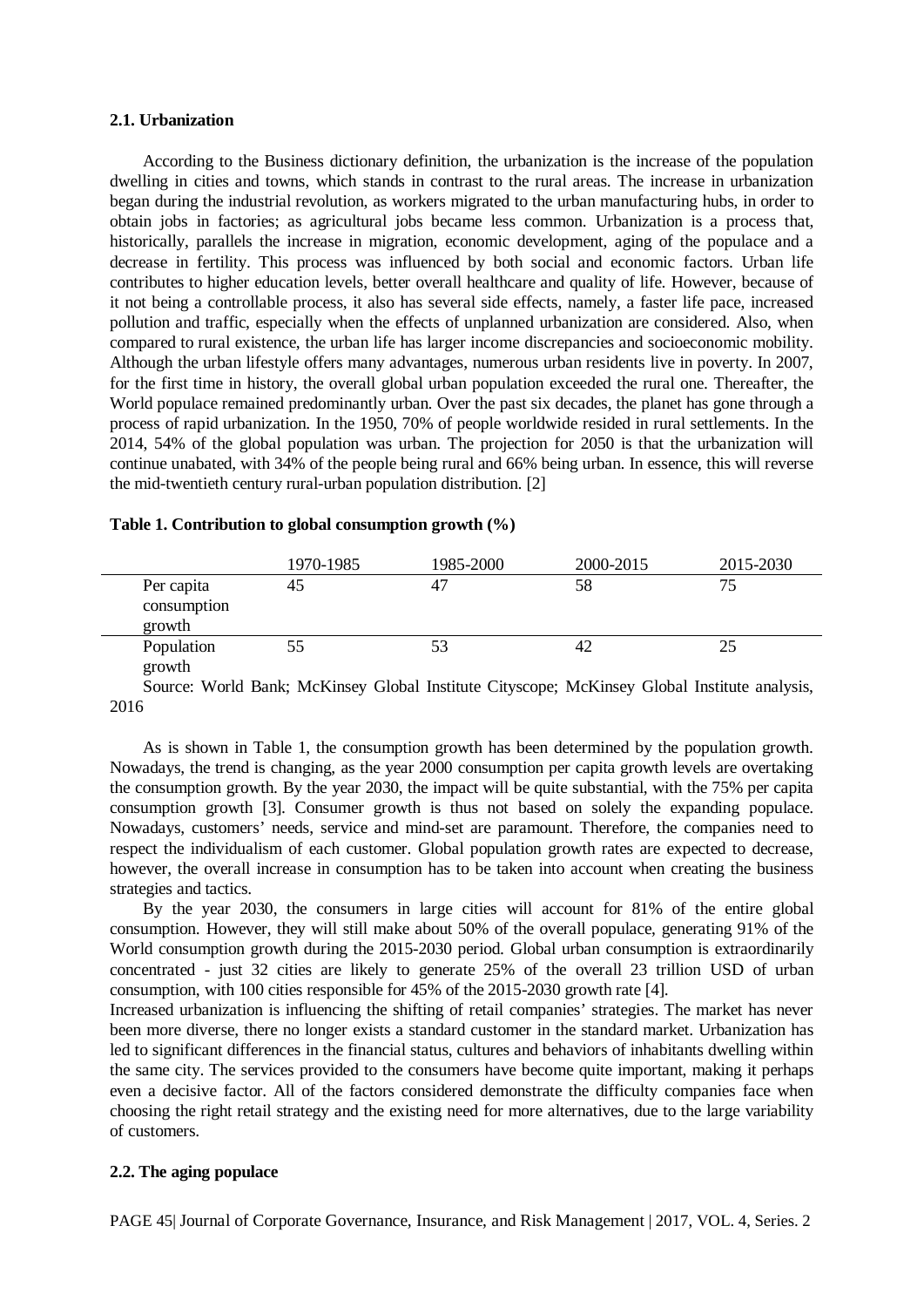According to the survey of the United Nations, "World Population Prospects: The 2015 Revision, Key Findings and Advance Table", there are 901 million people of or over 60 years of age, making up 12% of total populace. The population aged 60 or above is growing at a rate of 3.26% each year. Currently, Europe has the highest percentage of population aged 60 or over (24%). However, the rapid population ageing will occur in other parts of the World as well. In fact, by the year 2050, all the major areas of the World, excluding Africa, will have nearly 25% or more of their population aged 60 or over. The number of elderly people in the World is projected to reach 1.4 billion by the year 2030 and 2.1 billion by the year 2050, with a possibility of rising to 3.2 billion people in the year 2100. In the short-tomedium term, a higher percentage of elderly population is inevitable, with those people already amongst the living [5].

There are several World countries that are expected to decrease in population, 48 of them, during the 2015-2050 period [6]. Several countries are bound to experience a population decline by more than 15% by the year 2050, including Bosnia and Herzegovina, Bulgaria, Croatia, Hungary, Japan, Latvia, Lithuania, Republic of Moldova, Romania, Serbia, and Ukraine. The fertility rate in all the European countries is, at present, below the level required for a long-term full population replacement (around 2.1 children per woman, on average). Additionally, in the majority of cases, the fertility rate has been below the replacement level for several decades. Fertility for Europe, as a whole, is projected to increase from 1.6 children per women during the 2010-2015 period, to 1.8 during the 2045-2050, however, such an increase will not prevent a likely contraction of the total population size [7].

Both the European market and the companies are facing an aging population. Consumers aged between 60 and 75 years will thus grow more than 30%, contributing to more than a half of the urban consumption growth, during the next 15 years, for the developed markets. The retail companies, at present, do not provide them with proper attention. However, in the future, they should aim to transform the elderly into loyal customers. For every dollar spent shopping, they also spend 25% more time, when compared to the prime-age people. This is just another reason for the companies to focus on this particular, powerful demographic path. [8].

The age factor in consumption behavior provides an additional indication of the level of welfare among the elderly. In the high-income countries, the consumption of the elderly people does not plummet following retirement, as a matter of fact, they spend a third more than other groups of people. In contrast, the elderly in low or middle-income countries, unfortunately, no longer possess the sufficient income, simultaneously failing to save enough funds for medical services and other various expenses [9].

#### **2.3. Digitalization**

The digitalization process is one involving the integration of digital technologies into everyday life, by digitizing everything that can be digitized [10]. The impact of digitalization is omnipresent, with the retail industry affected as well. The digital commerce is continuing to grow, and consumers are becoming increasingly methodical in their purchasing behavior. This is shown by the fact that more and more Europeans regularly shop online, spend a higher average amount than ever before. In the survey "Online Retailing in Europe, the U.S. and Canada 2015-2016" by the Centre for retail research, the total online sales in Europe were at 214.11 billion USD in 2014, an 18.4% increase when compared to the previous year. The online retail market share, when compared to the brick-and-mortar option has a salesweighted average of 6.3% in 2013, growing by 7.2% in 2014 and 8.4% in 2015. In the year 2014, there were 178,882 million online shoppers in Europe, which represents 46.7% of the entire populace, infants included. The mobile online market is the fastest growing facet of the online retail, with more than 50% of the views on some sites coming from mobile devices. The mobile online retailing, comprised of both smartphones and tablets, provided an average of 12.5% (32.57 billion USD) of total online spending in 2014 [11]. The digitization process thoroughly changed the business paradigm, with the ultimate outcome still being uncertain. Applying the digitization process to a company should be accepted by all the employees and not taken easily. The employees' efforts and involvement is essential, with the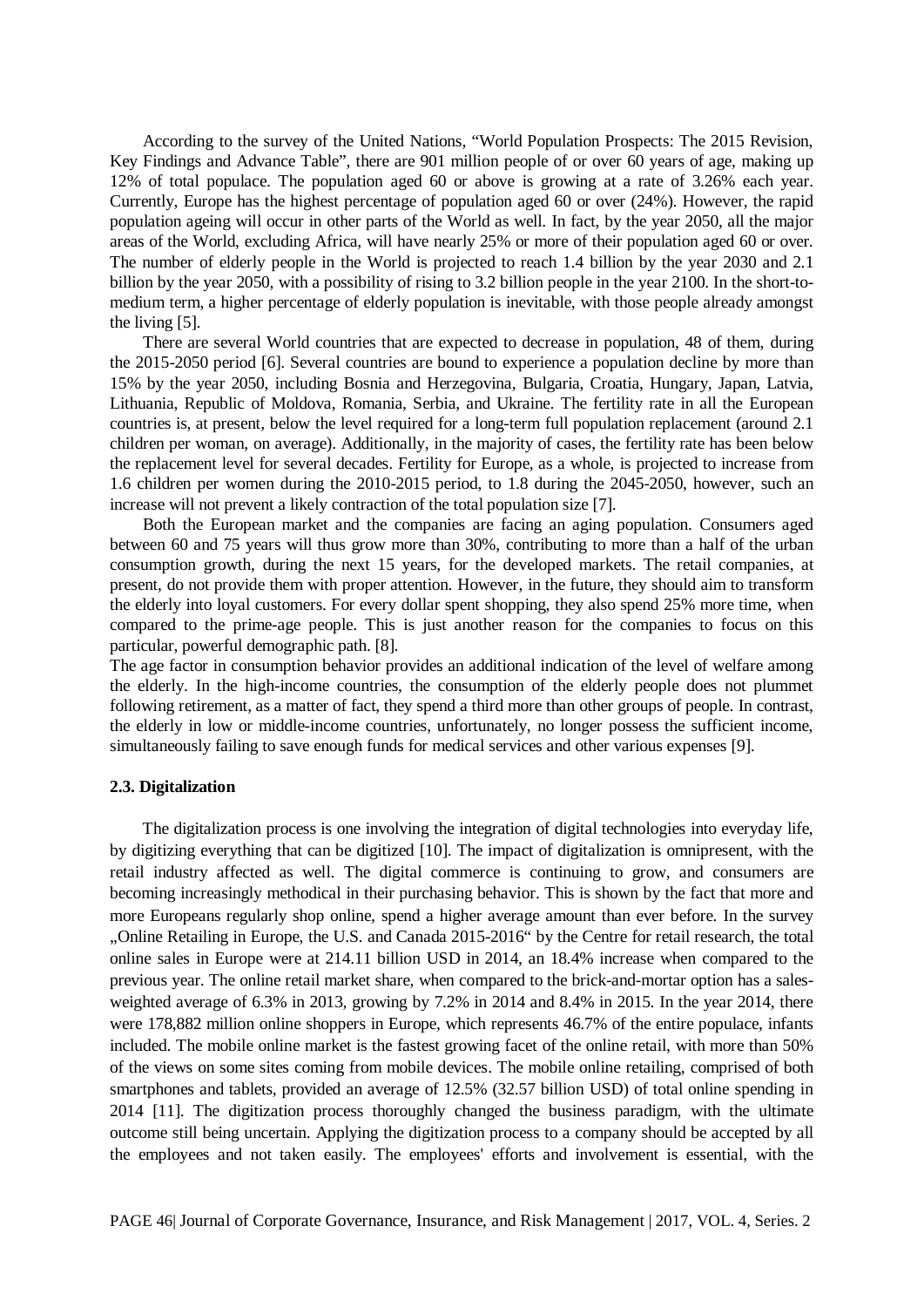departmental integration being inevitable. Although the customers accustomed to digitalization and indeed, demand it, the human contact never ceased to be an influential factor*.*

### **3. RESPONDING TO THE TRENDS**

Retail companies are observing their business environment on both daily and long-term basis. In accordance with the trends, companies change or adjust their overall sustainable strategy. Three main trends shaping the future of retail business have been determined: the urbanization process, the aging population and the digitalization effect. What follows are the strategies aimed at responding to the trends, with the emphasis on their success. These strategies can be adapted in any part of the World, including Croatia.

All of these represent the factors influencing the decline of brick-and-mortar stores. Nowadays, people don't want to spend their entire weekend on a trip to a faraway hypermarket, wasting it on the buying process and a subsequent return. The modern customer craves access, discounts, convenience stores and e-commerce [12]. The big-box stores are also facing negative margins in non-food category and the lower sales per square meter. Due to these circumstances, most retailers cut the variable costs, decrease the number of personnel, with the results being quite detrimental: poorer service, replenished shelves and stock outs. These decisions, made by retail management, only serve to further deepen the existing crisis, pushing the customers toward the competition and new retail formats.

The dominant EU retail model was price-orientated. The lofty discounters gained the share market of 35% in Germany [13]. They focused on private labels at unbeatable prices. The retail development is based towards the soft-discounting, providing branded goods, interesting store layouts and peculiar buying experience. Nowadays, the customers prefer to obtain value for money. The lowest price, as a buying factor, is reduced in influence and increasingly substituted with "value" and "trust". The price is no longer a primary purchasing factor, with the customers seeking a fair price, coupled with high quality.

Hypermarkets and supercenters are reducing their market share constantly. The big-box stores are large, usually larger than 5,000 square meters and situated outside of the large cities. They provide food and non-food items, usually at low prices, made possible by scale purchasing.

Their market share is declining in both the Western and Southern Europe, with both at 27% in 2007. In 2008, their market share was 26% and in 2014, it dropped to 22%, according to the retail analyst firm Planet retail. These stores have lost their competitive advantage of low prices and huge selections, because the trends are shifting. Clearly, the management has to take modern consumer behavior into consideration. This section may be divided into subheadings. It should provide a concise and precise description of experimental results, their interpretation as well as the experimental conclusions that can be drawn.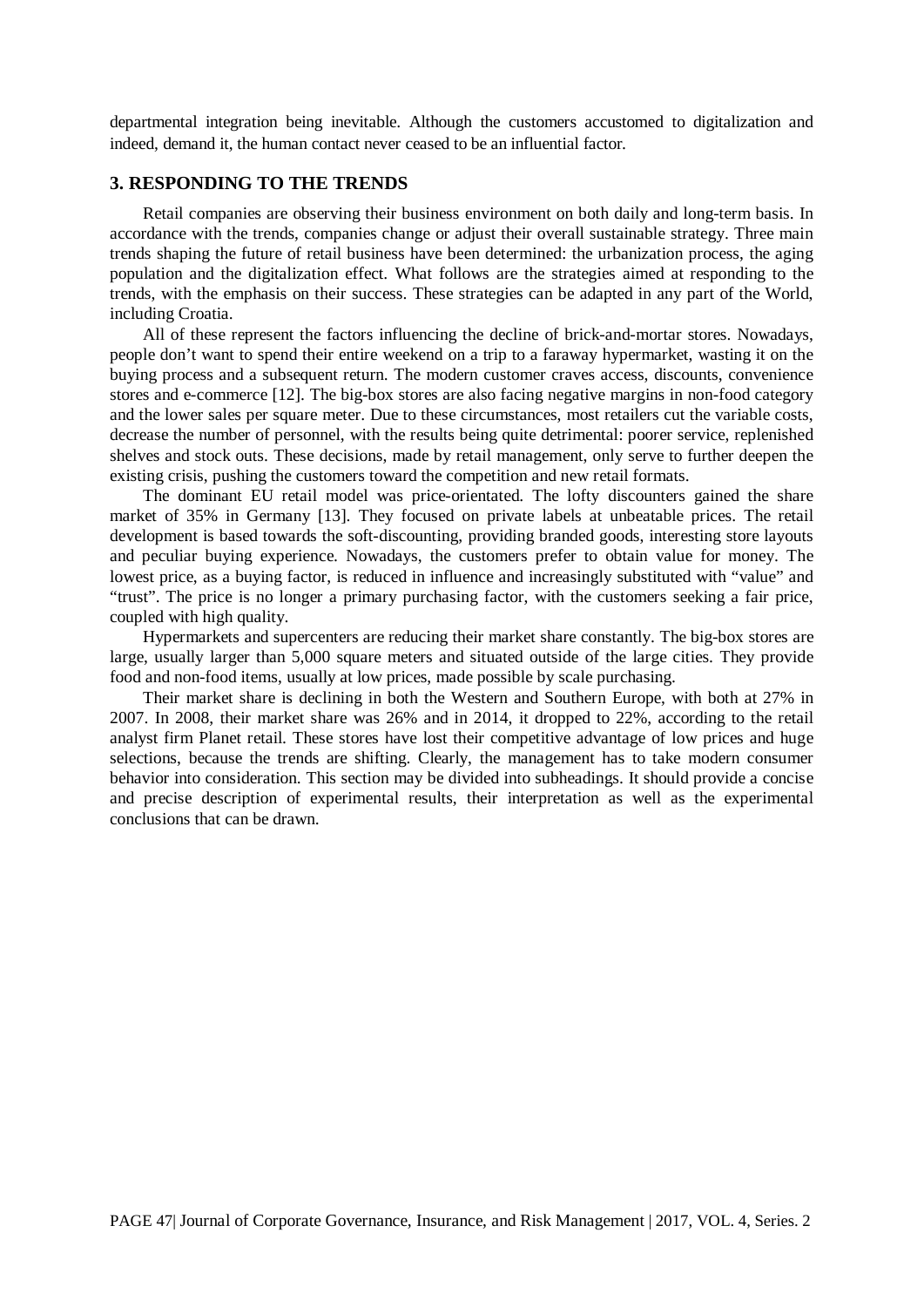

**Figure 1.** The most important factors influencing purchasing behaviour

In the survey "Retail CMO's guide to the Omnishopper", conducted in 2015, represented in Figure 1, it is noticeable that the discounts and promotions came up sixth (18%), after price/quality (69%), product specifications (29%), payment options (26%), user reviews (21%) and reputation (20%). The modern consumers want a shopping experience, demanding convenience and value. The strategies of supermarkets has, thus far, been based primarily on low prices and low wages. However, this particular trend has changed irrevocably. Currently, the hypermarkets and supermarkets have a market share of 70%. The projection, impacted by all the mentioned factors, predicts a share of 59% in 2025, according to the Planet retail and the Bain analysis. This is a more favourable projection for hypermarkets and supermarkets, with some estimates going as low as 48%. The convenience stores and online markets will, in due time, take over the market and define the retail management [14]. The shift from the big-box stores to the convenience stores has also repercussions on the average grocery store size, as well as the average assortment of goods sold. With all the issues already mentioned, the present average surface stands at 775 square meters. The average surface in retail was constantly on the increase, until recently. The projection for 2025 is quite shocking, with an expected drop of 10%, to a shrunk average store surface of 700 square meters. Some predictions are going so far as to predict even a greater shrinking rate, by 30% to 35%. The overall result will be the reducing of available shelf space. An average number of stock keeping units (SKU), the weighted average assortment size, per channel format, is 8.000. The prediction for 2025 is reducing the available shelf space, dropping it by 15% to 25%, to 6.000 to 7.000 SKUs. The retail companies are also experiencing eroding margins, which have been in effect since the past decade. The reducing SKUs and the newly available shelf space steers the attention of retail companies on the products displayed on the shelves, with the emphasis on the customers' preferences. The lowest price is thus not the most important factor any more. The creation of multi-channel, digital formats is indeed the future of retail management [15].

As can already be seen, the retail leaders are making the necessary changes, in order to satisfy new customers. The French retail company, Carrefour, is going through the most important transformation of its stores. Their focus shifted massively towards the convenience format (from 200 to 900 square meters). By the end of 2015, the Group had 7.181 convenience stores, including 1.070 new stores. In France, the inclusion of the Dia store is the answer to the demand of smaller formats, caused by a more dynamic lifestyle, coupled with the need for a more convenient shopping experience. Currently, they are proceeding at a rate of converting 40 stores a month. By opening the stores in strategic locations, acquiring local retail chains, renovating the existing assets and by developing innovative digital solutions, Carrefour is tailoring its model to the specific needs of each

PAGE 48| Journal of Corporate Governance, Insurance, and Risk Management | 2017, VOL. 4, Series. 2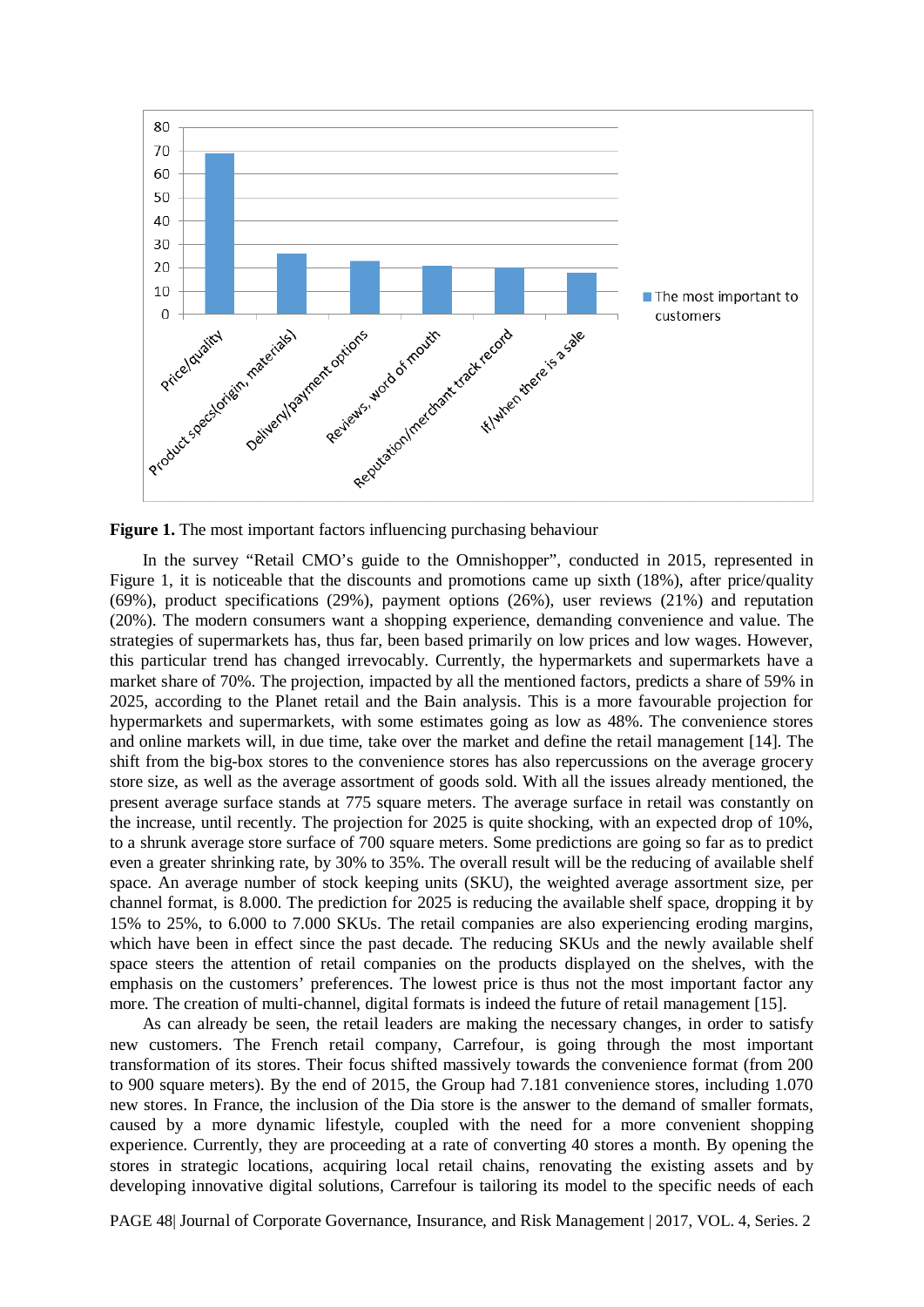local area. Although Carrefour has not given up on hypermarkets and supermarkets, nearly 400 new stores were opened under the Market, Bairro and Supeco banners, reaching the total number of 3.462 supermarkets (with the area of 1000 to 3500 square meters), by the end of the year.

At the end of 2015, Carrefour was operating a network of 1.481 hypermarkets worldwide (2.400 to 23.000 square meters), including 61 new stores. Even though Carrefour is opening new hypermarkets and supermarkets, the current business strategy is obvious. Namely, during 2014, 1.070 convenience stores opened, standing in sharp contrast to 461 new hypermarkets and supermarkets [16].

Also, a second French retailer, Auchan, has opened its first "myAuchan" convenience store in Paris, France. The store replaced a former, 300 square meter "A2Pas", with the aim of offering shoppers a reinvented, innovative, multichannel format. The store offers 5,500 SKU assortment of both regular and premium products, along with an improved customer service and a dining corner [17].

As a part of its push to drive online and convenience sales, the German retailer, part of the Schwarz group, Lidl, is reportedly going to open a new "Express" format. This new format will be trialed in Berlin, with the tagline "Always.More.Online". The new format will be smaller than a standard Lidl store, with the product range focused mostly on convenience products. It will also feature several Express checkouts. In order to encourage online shopping, it will offer an in-store pick up service for purchases made online [18].

The modern customer is also concerned about the origin of food and its' sustainability, with health concerns being paramount. As such, the healthier way of life necessitates organic, gluten-free, fresh and locally produced food. In large European cities, where traffic jams are frequent, public transport is available to individuals, the car use is expensive and thus avoided. The environmental concerns are also a factor, with modern customers frequently resorting to buying at a local store. This is the main reason companies operate their convenience stores in growing locations and invent in store amenities, such as an in-store prepared meals, a large selection of fruit and vegetables, as well as organic products.

The Swedish retailer Axfood has become a part-owner of the Urban Deli format, which is a restaurants / food market / specialty store hybrid.

The Carrefour has also started the first "Shop'n Go" car-sharing station and charging point, created in Milan. The initiative is part of an effort to raise customer awareness with regard to the advantages of shared and electric transport, crucial for environmental sustainability, thus promoting eco-sustainable and efficient behaviour in urban areas and particularly major cities, such as is Milan [19].

Numerous companies recognize the importance of online market sales, although the web commerce has been available for the last 20 years has not had a predicted impact on the consumer. The current market share of online sales is just 8.4% of total retail sales [20]. The most popular ecommerce products are clothes and footwear, home electronics and books. The online share is high in non-food categories, however, the average online share of the grocery sector is still quite low, with the possibility of sector growth. The retail companies are undertaking enormous efforts in order to pinpoint the most suitable strategy of attracting customers to purchasing fresh food, fruits and vegetables.

According to the Delloite's study "Global Powers of Retailing 2016 Navigating", there exists a "new digital divide", with one third of the 250 largest market leaders without an e-commerce option. About one-fifth (33 companies) in 2014 did not have a transactional website. This is similar to the 2013 result, but down from more than one-quarter during year 2012, as an increasing number of retailers has launched an e-commerce business. Most of the companies that did not engage in ecommerce are retailers of food and other fast-moving consumer goods (i.e. supermarket, hypermarket, hard discount, and convenience store operators). The reduced profits and margins in hypermarkets and supermarkets are replaced by the digital commerce and the profits made in-store are funneled to the digital transformation efforts. The best-selling products in online trade consists of non-food products, so that particular brand of goods has to be increasingly offered on-line. The food products will thus present the opportunity for the greatest growth. Also, the on-line commerce will accelerate the future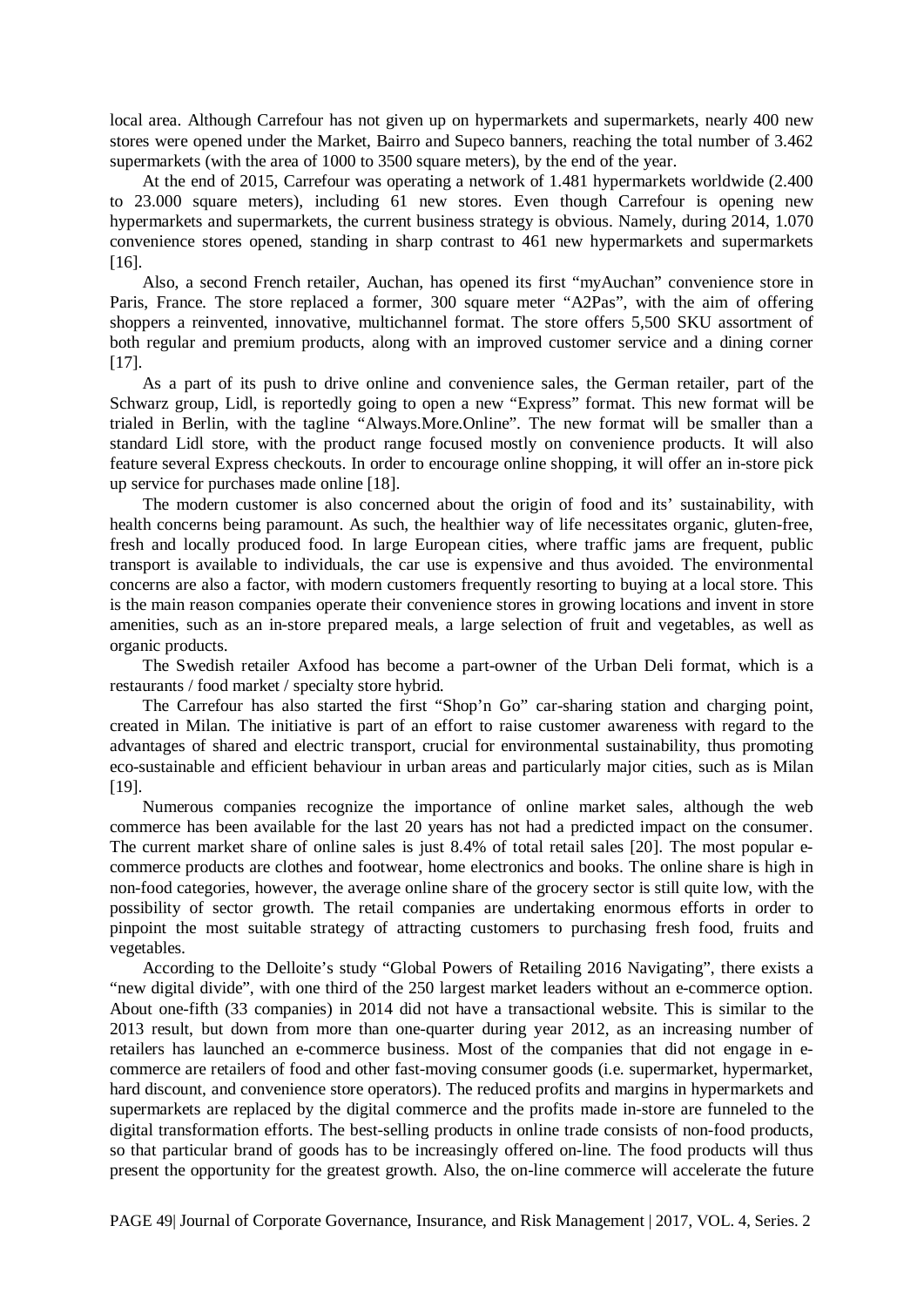expansion of digital commerce. The present customer is served through all the available channels: stores, mobile, online, and social, making them the omni-channel customers. The omni-channel retail integrates the various different methods of shopping available to consumers (e.g. online, in a physical shop, or by phone), making them in constant contact with the company, essentially being able to pick up where they left off on one channel and continue the conversation on another [21]. Certain customers require fast delivery, some of them want predictable delivery time and others want to pick the products after the work time. Companies have to tailor all the channels in accordance with the customer needs, for the research shows that omni-channel customers spend two to five times more than customers who buy in only one channel [22].

The current business model, one based on distinct, separated business departments within a hierarchical structure can no longer exist. Some traditional companies are trying to implement the omni-channel principle by inventing a "digital department" or a "mobile department", but this alternative has severe drawbacks. Given the fact that a modern customer buys through multiple channels and isn't concerned with the companies' ability to address this particular business challenge, forces the management to unify all of the departments. Companies must thus be effective across with regard to all the functions and channels. These new services and stores emphasize the need for excellent coordination between the departments within a retail company. More than ever before, the management is responsible for coordinating all the functions across the channels. Traditional companies are still afraid of the new trends and do not invest sufficiently.

The supply chain and the planning process has to be effective in order to yield favorable results. According to the 2016 survey, "Retail CMO's guide to the Omnishopper", item unavailability is the most frustrating aspect for customers (at 73%). Therefore, the inventory is the most important factor in creating the shopping experience, more important than information security (59%), the existence of too many choices (48%) or too much information (48%). There has to be a system in place which manages the planning and the supply chain, with orders reflecting on inventory state. Thus, IT investment is in the focus of the retail companies. Without the existence of proper logistics and a responsive IT infrastructure, one covering every aspects of the company business process, the final result will be severely lacking. The multi-channel formats, ones based on the digital transformation process and the creation of smaller formats, such as the convenience stores, have a greater probability of success under these conditions of shifting consumer behavior.

Each company has to start with a clear strategy and vision. The investment in digital transformation has to be accompanied with investment in procurement, marketing, staff, logistics and stores. The entire process, overall structure and technology used has to be in the service of converting the company to a omni-channel format. The conversion requires various skills, seeing how the customer is at the center of attention. The digital transformation emphasizes the service component, therefore, it and is no longer sufficient to just display a product on the shelf and expect it to sell.

In the previous chapter, all the relevant factors influencing the retail industry were considered. Currently, the customer requires a complete buying experience, both in the store and on-line. This is the only option that will ultimately make him/her a loyal customer. The loyalty programs represent an important tool in identifying, rewarding and retaining profitable customers [23]. However, the loyalty is not the sole reason behind the purchase, with the most important factor being the value provided to a customer. Therefore, converting from a simple retail to the omni-channel format must be an allencompassing venture, presented to the customer only upon successful completion. This process cannot be rushed.

There are seven capabilities a retail company needs to get right in order to serve an omni-channel customer [24]:

• Building web and mobile customer experiences with intuitive interfaces, rich content and a great connection to the physical store experience.

• Building the right assortment across channels in a way that makes the most of each channel.

• Marketing effectively across traditional and digital media channels through media allocation, message and promotion coordination, and optimizing each media channel.

• Developing profitable fulfilment and shipping models.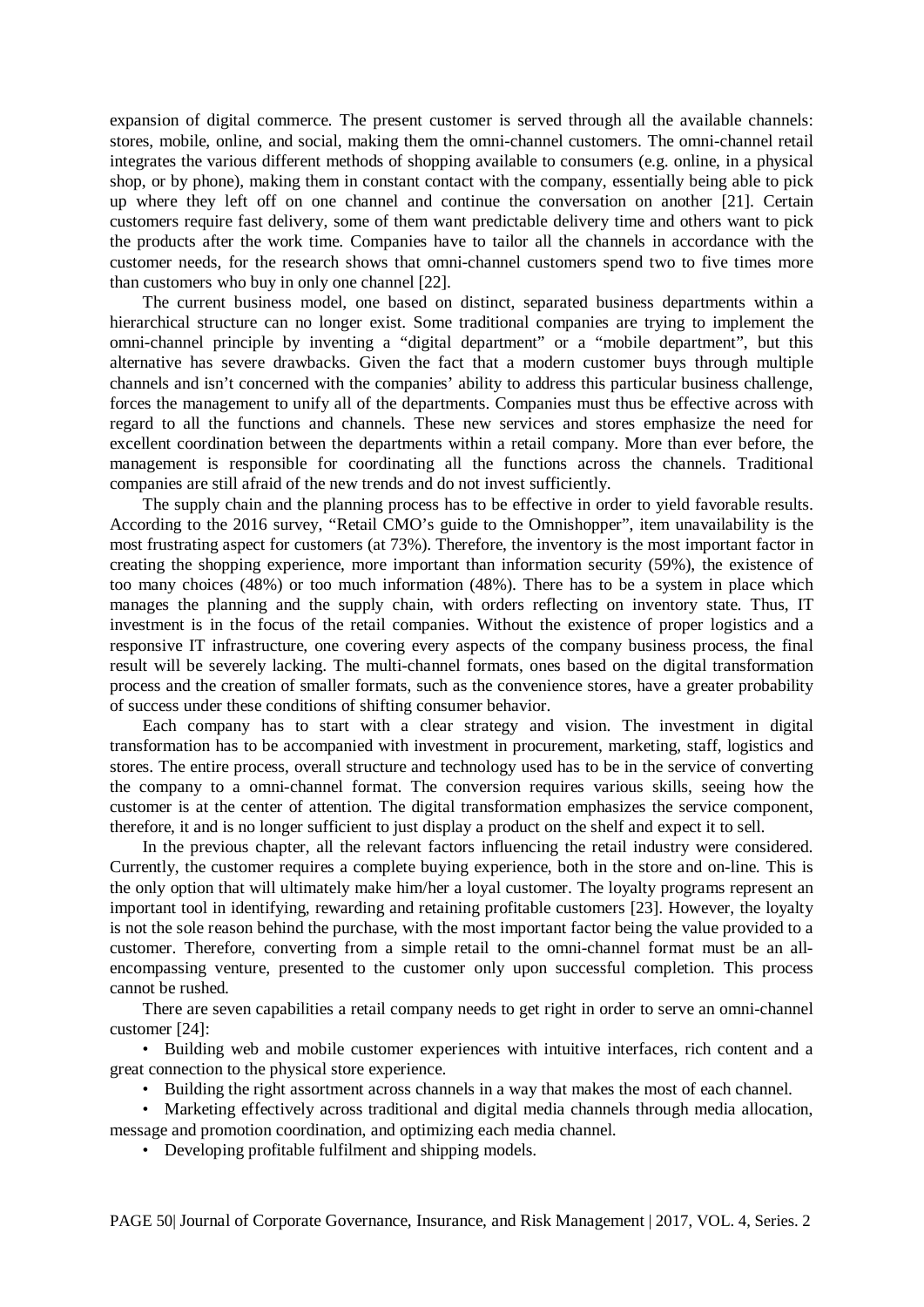• Integrating management of inventory across the supply chain, and placing SKUs in the right nodes (stores, distribution centres and fulfilment centres) for rapid delivery at minimum cost.

• Incorporating advanced analytics techniques into day-to-day decision making.

• Building an agile technology development function that is connected to the business and is flexible enough to work across functions.

The retail industry management has a difficult task, to unite all the departments within a particular company. A great example of adopting this new model is Macy's. In 2010, they announced a new, omni-channel strategy. Macy's found that customers who shop across multiple channels are 8 times more valuable than those who shop confined within a single channel. Therefore, the company invested in both the digital commerce, as well as their stores, utilising the stores as distribution centres, shipping items directly to online buyers and filling inventory when items are low in stock. Also, the omni-channel position was created within the company, a person directly responsible to the CEO, not only responsible for the digital transformation process, the stores, mobile and online activities, but also for the logistics, the company's overall systems and operating functions. The financial performance of Macy's, due to the actions undertaken and the importance of this deliberate investment, has improved significantly, gaining in market share and rising their stock for 43.1% in 2013. [25].

Another example of a successful digital strategy implementation is the French retailer Carrefour, which offers its customers a wide range of solutions for ordering, delivery or collection. In Italy, a service called "The clicca e ritira" is available, one constantly expanding, with more than 240 points where items can be picked up within an hour of ordering, or delivered at home within three hours.

The projections made regarding the reduced influence of brick-and-mortar stores show that ecommerce has yet to achieve a 10% share of the total sales volume. The reasons behind this is that consumers still want to socialize and interact with others, therefore, the stores give them the opportunity to chat with other customers or store personnel, spend their time and touch the products. The classic retailers still earn profitable operating margins, ranging from 5 to 11%. The e-commerce cannot substitute an in-store venture, however, it can help a retail company in being more successful, trough combining both the strategies. Both the e-commerce and brick-and-mortar are indispensable, with the companies under conditions of finding a synergic level between the two.

## **4. CONCLUSIONS**

.

In this paper, three distinct trends are emphasized: the urbanization process, the aging population and digitalization. These trends will inevitably shape the future and affect all the aspects of life, as well as the global retail industry. The aging population is on the increase, with the fertility at its lowest points, especially in Europe. The socioeconomic gap is constantly increasing and in combination with the demographic impact will be impossible to avoid. The migratory trends of urbanization, with the rural population on the decline, make the current strategies of retail companies no longer feasible. Hypermarkets and supermarkets, historically the largest market shareholders, are decreasing and the retail companies are directed towards smaller formats as convenience stores. The price is no longer a primary purchasing factor, value and high quality are the subject of customer's need. An average modern customer is quite informed, with the loyalty decreasing in relevance. The future of retail depends on both the effective and efficient use of all the available resources. The multi-channel formats, ones based on the digital transformation process and the creation of smaller formats have a greater probability of success in today's changing world. The digitization process has to be implemented within each company, in a seamlessly and deliberate fashion. The synergy of digitization, the physical stores and management remains as the key to retail companies' success.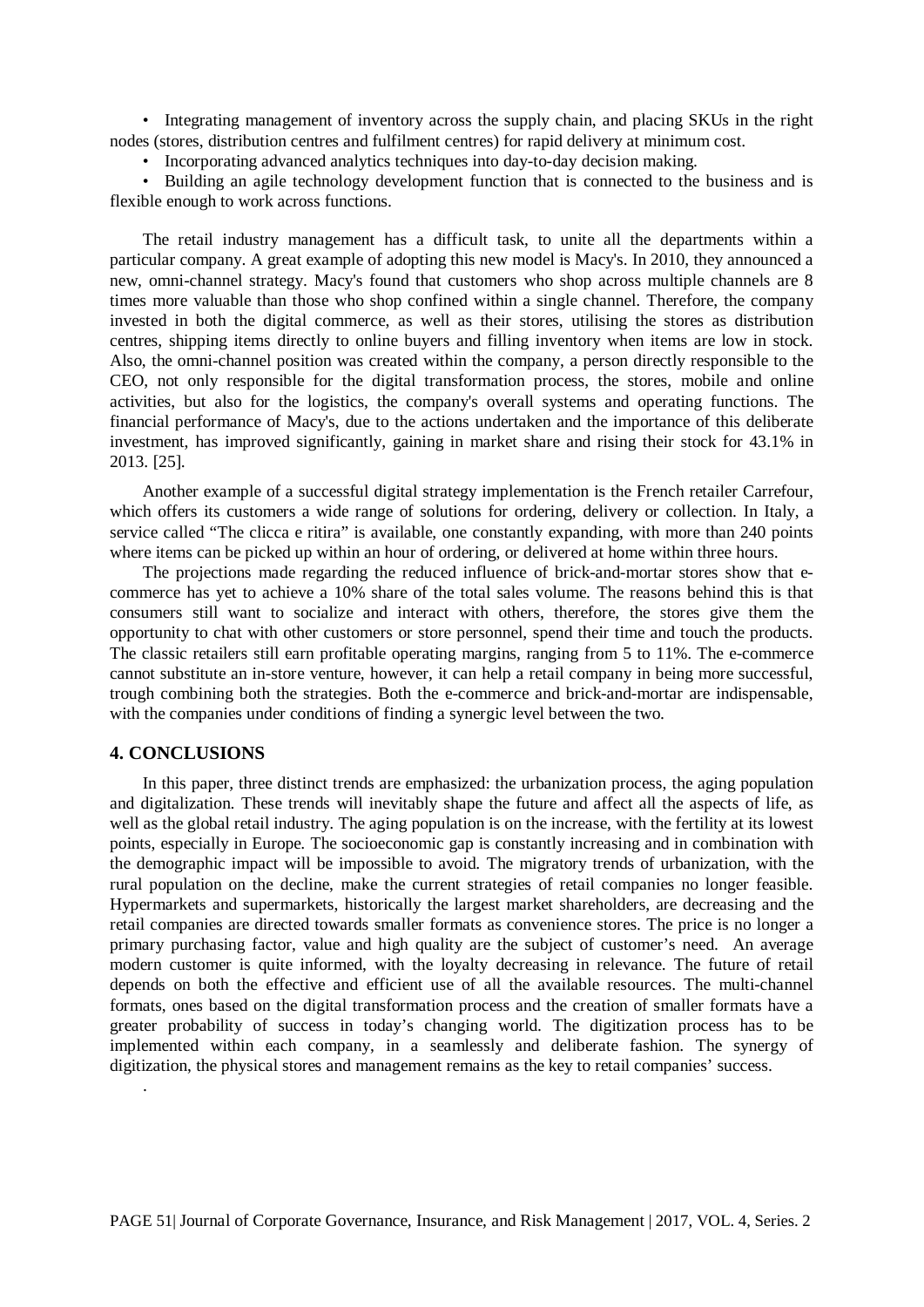## **REFERENCES**

Borchert, K., Mukharji, P. 2016. Modern retail supply chains: backbone for omnichannel, Bain and Company, available at http://www.bain.com/publications/articles/modern-retail-supply-chainsbackbone-for-omnichannel.aspx , [accessed 26. December 2016.]

Business dictionary. 2016. Urbanization, available at: http://www.businessdictionary.com/definition/urbanization.html, [accessed 27. December 2016.]

Business dictionary. 2016. Digitalization, available at: http://www.businessdictionary.com/definition/digitalization.html [accessed 27. December 2016.]

Carrefour. 2015. Annual activity and responsible commitment report. available at: http://www.ecobook.eu/ecobook/Carrefour/2015/view/RA-EN.html [accessed 28. December 2016.]

Carrefour. 2016. Available at: https://myshop.carrefour.it/ [accessed 24. December 2016.]

Dobbs, R., Remes, J., Manyika, J., Woetzel, J., Perrey, J. Kelly, G., Pattabiraman, K., Sharma, H. 2016. Urban world: The global consumers to watch. McKinsey Global Institute. available at http://www.mckinsey.com/global-themes/urbanization/urban-world-the-global-consumers-to-watch, [accessed 28. December 2016.]

Faelli, F., de Montgolfier, J., Dangotte, M. 2016. How brands can prepare for European Retailing's tectonic shifts. Bain and Company. available at http://www.bain.com/publications/articles/howbrands-can-prepare-for-european-retailings-tectonic-shifts.aspx, [accessed 28. December 2016.]

Global Powers of Retailing 2016. Navigating the new digital divide. available at: https://www2.deloitte.com/us/en/pages/consumer-business/articles/global-powers-of-retailing.html, [accessed on:28. December 2016.]

Kumar, V. , Reinartz, W. J. 2012. Customer Relationship Management: Concept, Strategy, and Tools. 2nd. Berlin. Springer-Verlag.

Noble, A., Anderson, J., Thakar, S. 2015. Three rules for building the modern retail organization. Bain and Company, available at: http://www.bain.com/publications/articles/three-rules-for-buildingthe-modern-retail-organization.aspx, [accessed 28. December 2016.]

Online Retailing in Europe, the U.S. and Canada 2015-2016, 2015. available at: https://www.retailmenot.com/corp/static/filer\_public/86/ed/86ed38d1-9cb9-461c-a683ab8e7b4e1ffc/online\_retailing\_in\_europe\_us\_and\_canada.pdf, [accessed 28. December 2016.]

Progressive newsletter. 2016. Auchan launches first my Auchan store in France. available at**:**  http://newsletter.progressive.com.hr/index.php?page=articol&cat=3&id=5661&news\_id=183 [accessed 29. December 2016.]

Retail Analysis. 2016. Leclerc tests electronic price comparisons. available at: http://retailanalysis.igd.com/Hub.aspx?id=23&tid=3&nid=15807 [accessed 28. December 2016.]

Retail Analysis 2016. Lidl expanding into convenience. available at: http://retailanalysis.igd.com/Hub.aspx?id=23&tid=3&nid=16109, [accessed 27. December 2016.]

Rigby, D., Tager, S. 2014. Leading a digital transformation, Bain and Company, available at: http://www.bain.com/publications/articles/leading-a-digical-transformation.aspx . [accessed 28. December 2016.]

PAGE 52| Journal of Corporate Governance, Insurance, and Risk Management | 2017, VOL. 4, Series. 2